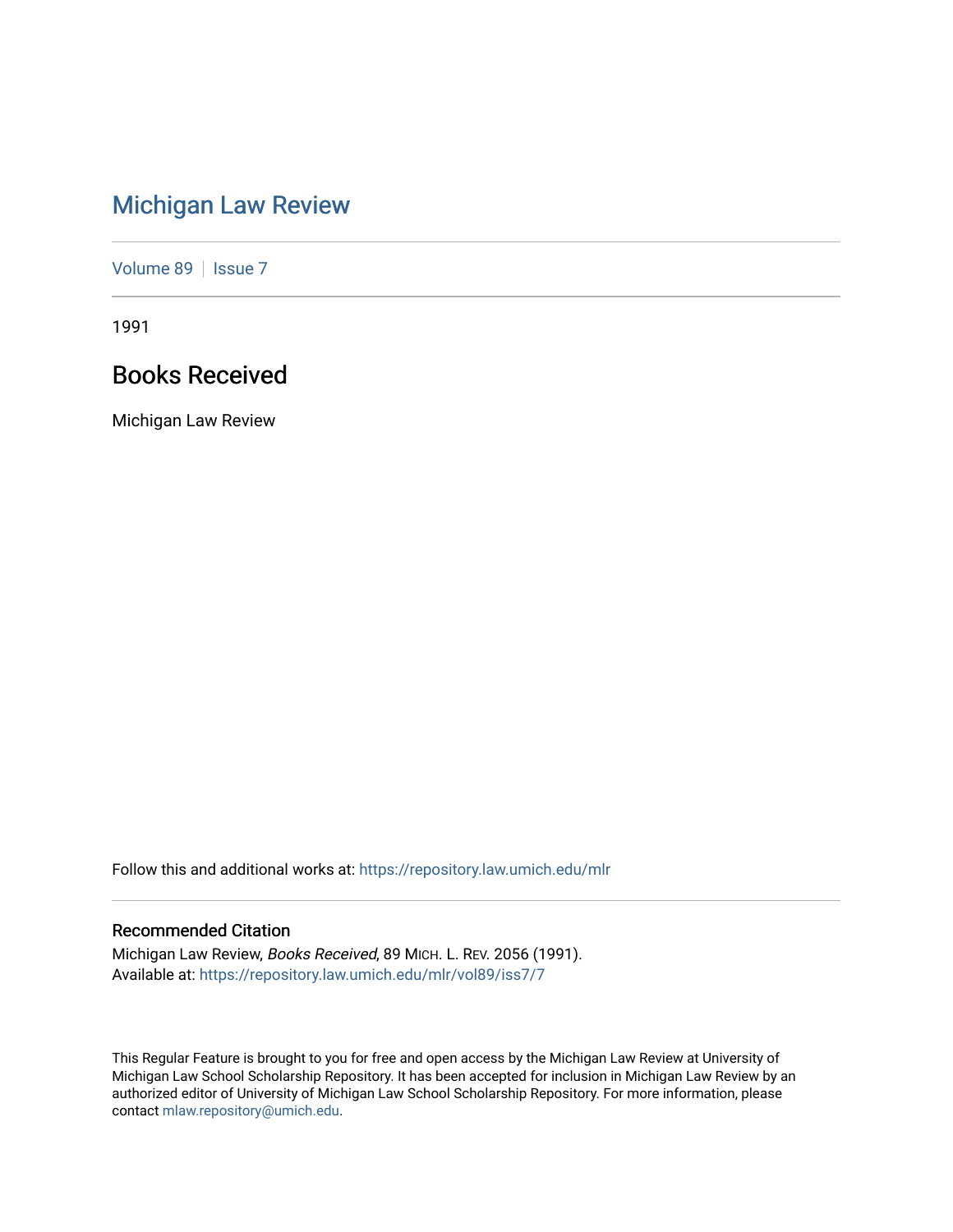# **RECENT BOOKS**

# BOOKS RECEIVED

# *ADMINISTRATION OF CRIMINAL JUSTICE*

THE SCALE OF IMPRISONMENT. By *Franklin E. Zimring* & *Gordon Hawkins.* Chicago: University of Chicago Press. 1991. Pp. xiv, 244. \$29.95.

# *ANTITRUST LAW*

See also *Economic Jurisprudence.* 

ANnTRusr IN A WORLD OF INTERRE-LATED EcoNOMIES: THE INTERPLAY BE-TWEEN ANTITRUST AND TRADE POLICIES IN THE US AND THE EEC. By *Mario Marques Mendes.* Brussels, Belgium: Editions de l'Universite de Bruxelles. 1991. Pp. xii, 285. Paper, 1.615 FB.

# *BANKRUPTCY*

CoRPORATE WELFARE: THE MEGABAN-KRUPTCIES OF THE 80s AND 90s. By *Laurence* H. *Kallen.* New York: Lyle Stuart/ Carol Publishing Group. 1991. Pp. ix, 484. \$24.95.

# *BATTERED WOMEN*

WOMAN BATTERING: POLICY RESPONSES. Edited by *Michael Steinman.* Cincinnati: Anderson Publishing Co. 1991. Pp. x, 264. Paper.

# *BIOGRAPHY*

See *Jewish Law.* 

#### *CAPITAL PUNISHMENT*

THE DEATH PENALTY IN THE NINETIES: AN ExAMINATION OF THE MODERN SYSTEM. By *Welsh S. White.* Ann Arbor: University of Michigan Press. 1991. Pp. 223. Cloth, \$34.50; paper, \$17.95.

#### *CHILD ABUSE*

ON TRIAL: AMERICA'S CoURTS AND THEIR TREATMENT OF SEXUALLY ABUSED CHILDREN. (2d ed.) By *Billie Wright Dziech*  & *Charles B. Schudson.* Boston: Beacon Press. 1991. Pp. xx, 257. Paperback ed., \$14.95.

# *CITIZENSHIP*

AMERICAN CITIZENSHIP: THE QUEsr FOR INCLUSION. By *Judith N. Shklar.* Cambridge: Harvard University Press. 1991. Pp. 120. \$17.95.

BELONGING TO AMERICA: EQUAL CITI-

ZENSHIP AND TIIE CoNsrITUTION. By *Kenneth L. Karst.* New Haven: Yale University Press. 1989. Pp. xi, 329. Paperback ed. 1991, \$15.95.

#### *CITY PLANNING*

See *Housing.* 

# *COLLEGES AND UNIVERSITIES*

ILLIBERAL EDUCATION: THE POLITICS OF RACE AND SEX ON CAMPUS. By *Dinesh D'Souza.* New York: Free Press. 1991. Pp. x, 319. \$19.95.

#### *COMPARATIVE LAW*

PUBLIC LAW AND DEMOCRACY IN THE UNITED KINGDOM AND THE UNITED STATES OF AMERICA. By *P.P. Craig.* New York: Clarendon Press/Oxford University Press. 1990. Pp. xiv, 440. \$89.

ROMAN LAW & COMPARATIVE LAW. BV *Alan Watson.* Athens: University of Georgia Press. 1991. Pp. xx, 328. Cloth, \$50; paper, \$25.

# *CONSTITUTIONAL AMENDMENTS*

CREATING TIIE BILL OF RIGHTS: THE DocUMENTARY REcORD FROM TIIE FIRsr FEDERAL CoNGRESS. Edited by *Helen E. Veit, Kenneth R. Bowling* & *Charlene Bangs Bickford.* Baltimore: Johns Hopkins University Press. 1991. Pp. xxiv, 323. Cloth, \$42.50; paper, \$10.95.

#### *CONSTITUTIONAL LAW*

See also *Freedom of Speech, Government, Political Crimes* & *Offenses.* 

ORIGINAL INTENT: CHIEF JUSTICE REHN-QUisr AND TIIE CoURSE OF AMERICAN CHURCH/STATE RELATIONS. by *Derek Da*vis. Buffalo: Prometheus Books. 1991. Pp. xix, 202. \$24.95.

# *CORPORATE LIQUIDATION*

See *Bankruptcy.* 

## *CORRECTIONS*

NO ESCAPE: THE FUTURE OF AMERICAN CoRRECTIONS. By *John* J. *Diiulio, Jr..* New York: Basic Books. 1991. Pp. xii, 301. \$22.95.

#### *DEMOCRACY*

CoMING TO PUBLIC JUDGMENT: MAKING DEMOCRACY WORK IN A CoMPLEX WORLD.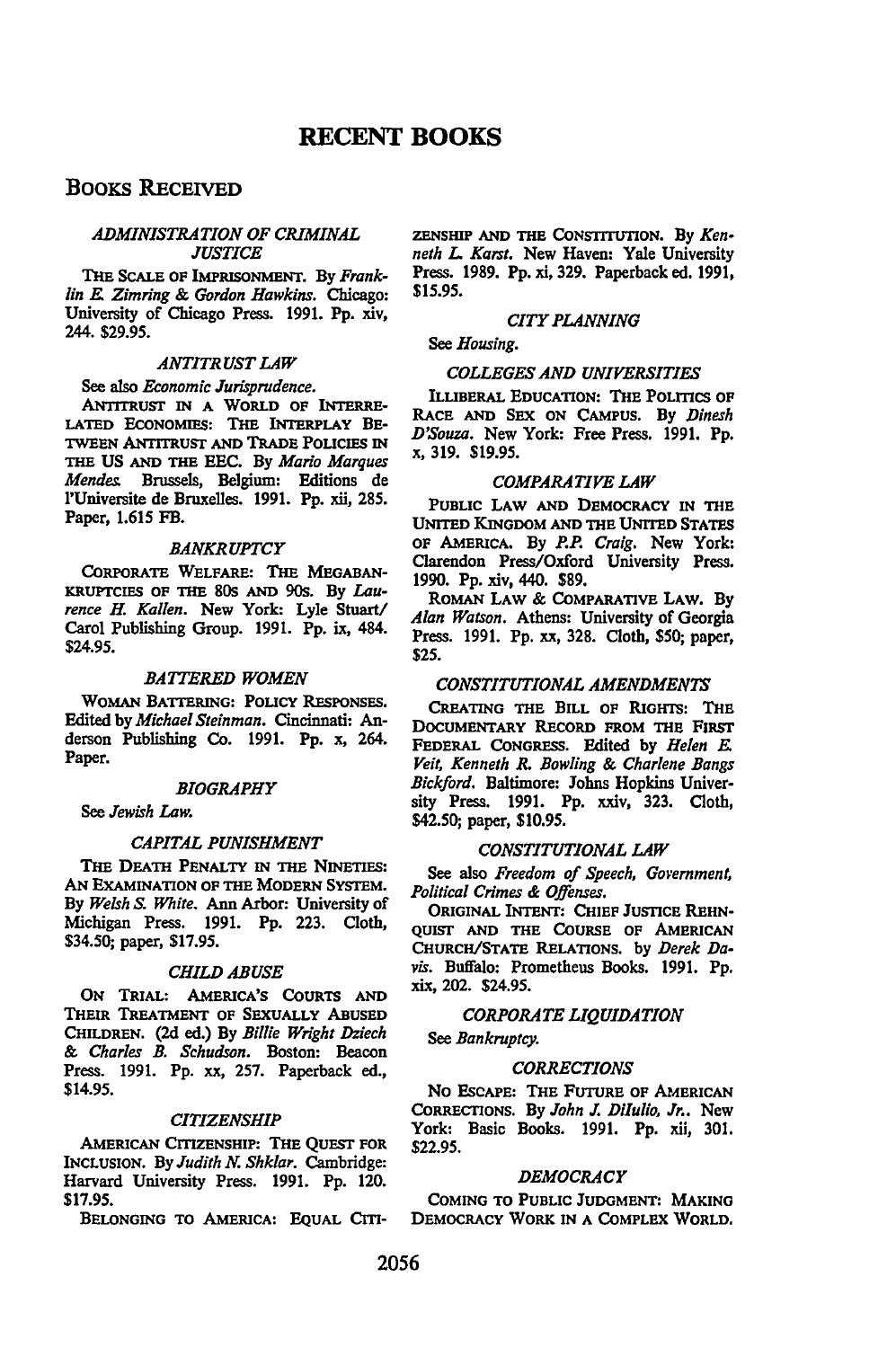By *Daniel Yankelovich.* Syracuse: Syracuse University Press. 1991. Pp. xiv, 290. Cloth, \$34.95; paper, \$16.95.

DEMOCRACY AND MORAL DEVELOPMENT. By *David* L. *Norton.* Berkeley: University of California Press. 1991. Pp. xvi, 198. \$29.95.

## *DISCRIMINATION*

### See also *Colleges* & *Universities.*

A CONFLICT OF RIGHTS: THE SUPREME COURT AND AFFIRMATIVE ACTION. By Melvin I. Urofsky. New York: Charles Scribner's Sons. 1991. Pp. xii, 270. \$22.95.

EQUALITY TRANSFORMED: A QUARTER-CENTURY OF AFFIRMATIVE ACTION. By *Hennan Belz.* New Brunswick: Transaction Publishers. 1991. Pp. ix, 320. Cloth, \$32.95: paper, \$19.95.

# *DIVORCE AND SEPARATION*

THE ILLUSION OF EQUALITY: THE RHET-ORIC AND REALITY OF DIVORCE REFORM. By *Martha Albertson Fineman.* Chicago: University of Chicago Press. 1991. Pp. ix, 252. \$27.50.

# *ECONOMIC JURISPRUDENCE*

INDUsrRIAL ORGANIZATION, EcONOMICS AND THE LAW: CoLLECTED PAPERS OF FRANKLIN M. FlsHER. Edited by *John Monz.*  Cambridge: MIT Press. 1991. Pp. xx, 490. \$45.

#### *EMPLOYMENT AT WILL*

See *Labor Law.* 

#### *EXPERT WITNESSES*

WITNESS FOR THE DEFENSE: THE AC-CUSED, THE EYEWITNESS, AND THE EXPERT WHO PUTS MEMORY ON TRIAL. By *Elizabeth Loftus* & *Katherine Ketcham.* New York: St. Martin's Press. 1991. Pp. xiv, 288. \$19.95.

#### *FEDERAL PREEMPTION*

FEDERAL PREEMPTION: THE SILENT REVOLUTION. By *Joseph* F. *Zimmennan.*  Ames: Iowa State University Press. 1991. Pp. ix, 228. \$34.95.

#### *FEMINISM*

BETWEEN FEMINISM AND LABOR: THE SIGNIFICANCE OF THE CoMPARABLE WORTH MOVEMENT. By Linda M. Blum. Berkeley: University of California Press. 1991. Pp. x, 249. Paper, \$11.95.

#### *FICTION*

THIS Is THE LIFE. By *Joseph O'Neill.* New York: Farrar Straus Giroux. 1991. Pp. 214. \$18.95.

# *FOREIGN INVESTMENTS*

EUROPEAN INSIDER DEALING-LAW AND

PRACTICE. Edited by *Klaus J. Hopt & Eddy Wymeersch.* London, England: Butterworths. 1991. Pp. xxxi, 406. \$240.

#### *FOREIGN LAW*

LAW AND POLITICAL AUTHORITY IN SoUTH KOREA. By *Dae-Kyu Yoon.* Boulder: Westview Press & Seoul: Kyungnam University Press. 1990. Pp. xiii, 247. \$40.

#### *FREEDOM OF SPEECH*

JUSTICE OLIVER WENDELL HOLMES: FREE SPEECH AND THE LIVING CONSTITU-TION. By H.L. *Pohlman.* New York: New York University Press. 1991. Pp. ix, 265. \$45. [Distributed by Columbia University Press.]

TRANSFORMING FREE SPEECH: THE AM-BIGUOUS LEGACY OF CIVIL LIBERTARIAN-ISM. By *Mark A. Graber.* Berkeley: University of California Press. 1991. Pp. xi, 336. \$39.95.

# *FREEDOM OF THE PRESS*

THE FOURTH EsTATE AND THE CoNSTITU-TION: FREEDOM OF THE PREss IN AMERICA. By *Lucas* A. *Powe, Jr.* Berkeley: University of California Press. 1991. Pp. xii, 357. \$29.95.

# *GOVERNMENT*

## See also *Political Questions.*

ExTRAORDINARY MEAsURES: THE ExER-CISE OF PREROGATIVE POWERS IN THE UNITED STATES. By *Daniel P. Franklin.*  Pittsburgh: University of Pittsburgh Press. 1991. Pp. 172 \$24.95.

#### *HOUSING*

PLANNING FOR SERFDOM: LEGAL Eco-NOMIC DISCOURSE AND DOWNTOWN DE-VELOPMENT. By *Robin Paul Malloy.*  Philadelphia: University of Pennsylvania Press. 1991. Pp. xi, 183. \$27.95.

# *HUMAN RIGHTS*

WORLD JUSTICE? U.S. CoURTS AND IN-TERNATIONAL HUMAN RIGHTS. By Mark *Gibney.* Boulder: Westview Press. 1991. Pp. xiv, 178. \$39.95.

#### *INTERNATIONAL LAW*

#### See also *Human Rights.*

THE BRITISH YEAR BOOK OF INTERNA-TIONAL LAW: 1989. Edited by *Ian Brownlie*  & *D. W. Bowell.* New York: Clarendon Press. Oxford University Press. 1990. Pp. xii, 728. \$165.

# *INTERNATIONAL TRADE*

See *Antitrust Law, Technology.* 

#### *JEWISH LAW*

CHUTZPAH. By Alan M. Dershowitz. Bos-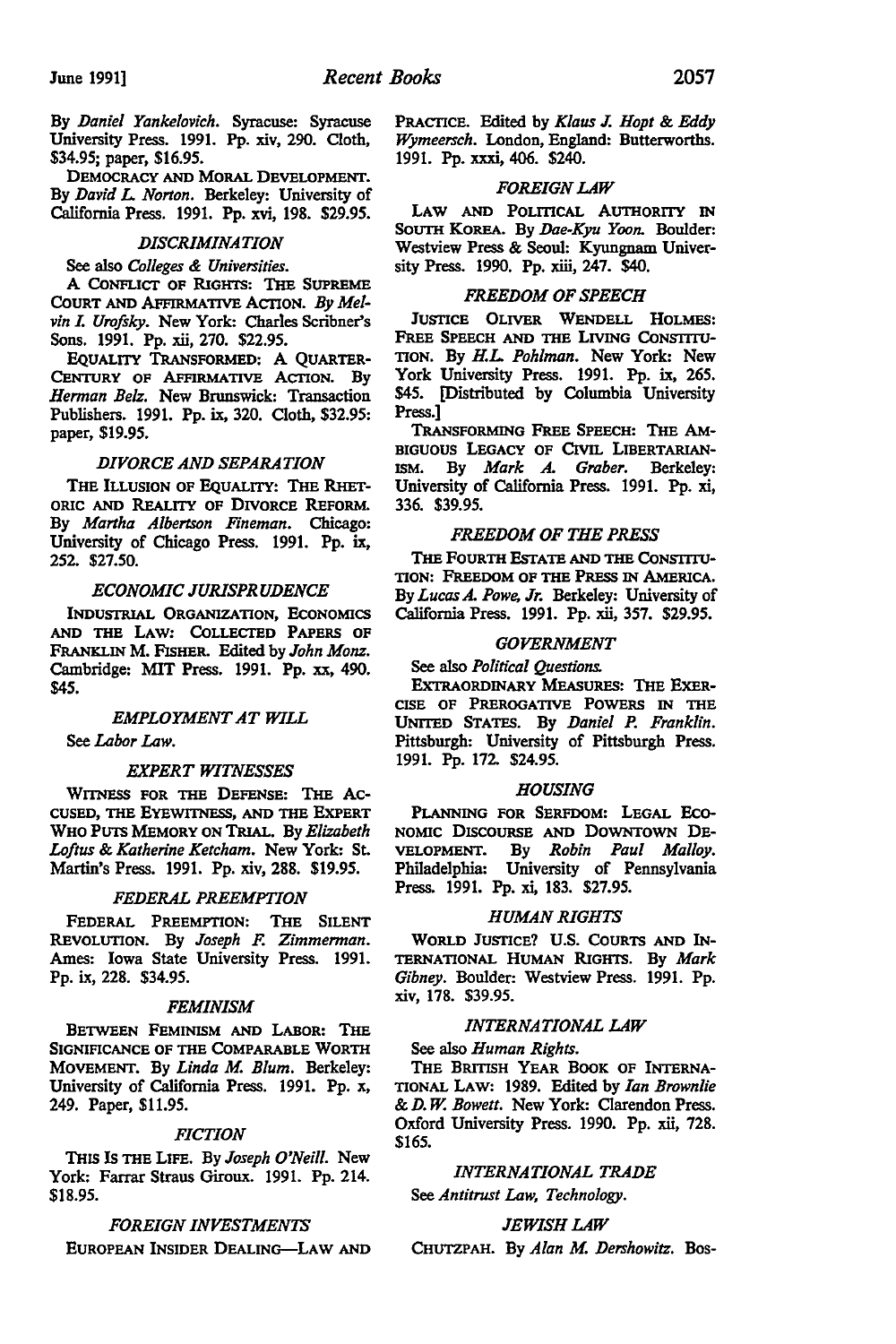ton: Little, Brown. 1991. Pp. ix, 378. \$22.95.

# **JUDGES**

See also Legal History. 8 MEN AND A LADY: PROFILES OF THE JUSTICES OF THE SUPREME COURT. By David Gelfand, Joel D. Joseph, Donna Murasky, Andrea Neal, Tim O'Brien, David Savage, Herman Schwartz, Warren Weaver & Juan Williams. Bethesda: National Press. 1990. Pp. 294. \$19.95.

#### **JURISPRUDENCE**

AMERICAN JURISPRUDENCE: TRIALS. Vol. 42. Rochester: Lawyers Co-operative Publishing Co. 1991. Pp. vii, 599.

#### **LABOR LAW**

# See also Feminism.

GOVERNING THE WORKPLACE: THE FU-TURE OF LABOR AND EMPLOYMENT LAW. By Paul C. Weiler. Cambridge: Harvard University Press. 1990. Pp. x, 317.

WHISTLEBLOWING: THE LAW OF RETALI-ATORY DISCHARGE. By Daniel P. Westman. Washington, DC: Bureau of National Affairs. 1991. Pp. xvi, 232. \$47.

## **LAW AND LITERATURE**

MICHIGAN LEGAL LITERATURE: AN AN-NOTATED GUIDE. (2d ed) By Richard L. Beer & Judith J. Field. Buffalo: William S. Hein & Co. 1991. Pp. viii, 192. Cloth, \$34; paper, \$25.

#### **LAW FIRMS**

TOURNAMENT OF LAWYERS: THE TRANS-FORMATION OF THE BIG LAW FIRM. By Marc Galanter & Thomas Palay. Chicago: University of Chicago Press. 1991. Pp. xxi, 197. \$27.50.

## **LAW REFORM**

See Divorce & Separation.

# **LAW SCHOOLS**

ANARCHY AND ELEGANCE: CONFESSIONS OF A JOURNALIST AT YALE LAW SCHOOL. By Chris Goodrich. Boston: Little, Brown. 1991. Pp. 285. \$19.95.

#### **LEGAL EDUCATION**

# See Law Schools.

#### **LEGAL HISTORY**

See also Legal Profession.

AMERICAN LEGAL HISTORY: CASES AND MATERIALS. By Kermit L. Hall, William M. Wiecek & Paul Finkelman. New York: Oxford University Press. 1991. Pp. xxiv, 589. Cloth, \$49.95; paper, \$18.95.

FEDERAL JUSTICE IN CALIFORNIA: THE

COURT OF OGDEN HOFFMAN, 1851-1891. By Christian G. Fritz. Lincoln: University of Nebraska Press. 1991. Pp. xv, 324. \$40.

# **LEGAL PROFESSION**

PRACTICING LAW IN FRONTIER CALIFOR-NIA. By Gordon Morris Bakken. Lincoln: University of Nebraska Press. 1991. Pp. xvii, 192.

#### **MEDICAL ETHICS**

THE HUMAN BODY AND THE LAW. (2d ed.) By David W. Meyers. Stanford: Stanford University Press. 1990. Pp. viii, 367. \$39.50.

# **MEDICAL TECHNOLOGY**

See Medical Ethics.

# **NARCOTICS**

DRUGS IN SOCIETY: CAUSES, CONCEPTS AND CONTROL. By Michael D. Lyman & Gary W. Potter. Cincinnati: Anderson Publishing Co. 1991. Pp. xiv, 423. Paper.

#### **OPINIONS**

BLACK MONDAYS: WORST DECISIONS OF THE SUPREME COURT. By Joel D. Joseph. Bethesda: National Press. 1990. Pp. 287. Paper, \$9.95.

# **PATENTS**

PATENT LAW PRECEDENT: KEY TERMS AND CONCEPTS. By Irwin M. Aisenberg. Boston: Little, Brown. 1991. Pp. xiv, 498.

# POLITICAL CRIMES AND OFFENSES

CONSTITUTIONS IN CRISIS: POLITICAL VI-OLENCE AND THE RULE OF LAW. By John E. Finn. New York: Oxford University Press. 1991. Pp. x, 274. \$35.

# POLITICAL QUESTIONS

ROBERT NOZICK: PROPERTY, JUSTICE AND THE MINIMAL STATE. By Jonathan Wolff. Stanford: Stanford University Press. 1991. Pp. xiv, 168. Cloth, \$32.50; paper, \$9.95.

#### **POWERS**

See Government.

#### **PRISONS AND PRISONERS**

See Administration of Criminal Justice.

#### **PUBLIC LEGAL SERVICE**

THE POOR IN COURT: THE LEGAL SERV-ICES PROGRAM AND SUPREME COURT DECI-SION MAKING. By Susan E. Lawrence. Princeton: Princeton University Press. 1990. Pp. xi, 207. \$29.95.

# RACE DISCRIMINATION

THE ALCHEMY OF RACE AND RIGHTS. By